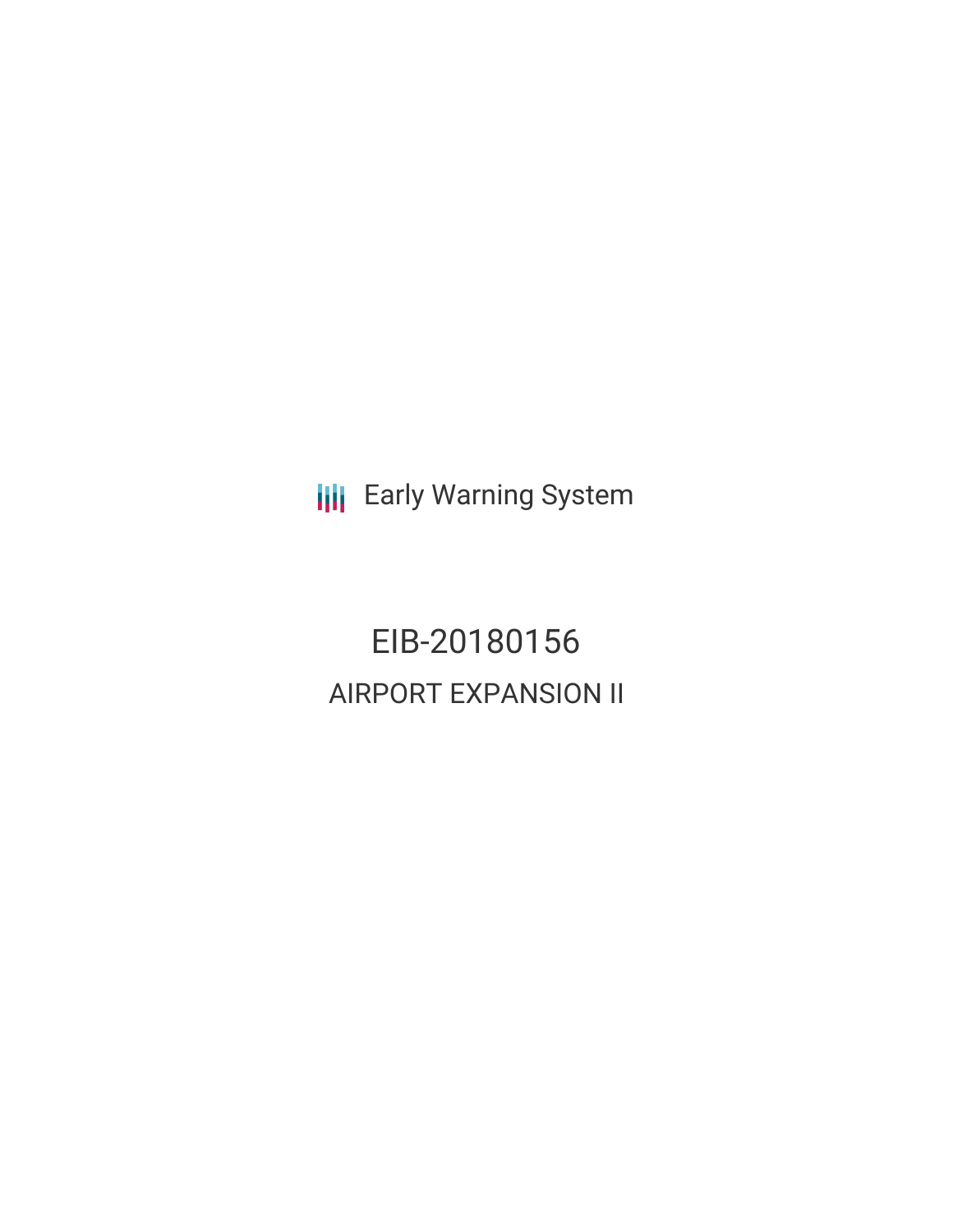

# **Quick Facts**

| <b>Countries</b>              | Denmark                        |
|-------------------------------|--------------------------------|
| <b>Financial Institutions</b> | European Investment Bank (EIB) |
| <b>Status</b>                 | Proposed                       |
| <b>Bank Risk Rating</b>       |                                |
| <b>Borrower</b>               | Not disclosed.                 |
| <b>Sectors</b>                | Transport                      |
| <b>Investment Type(s)</b>     | Loan                           |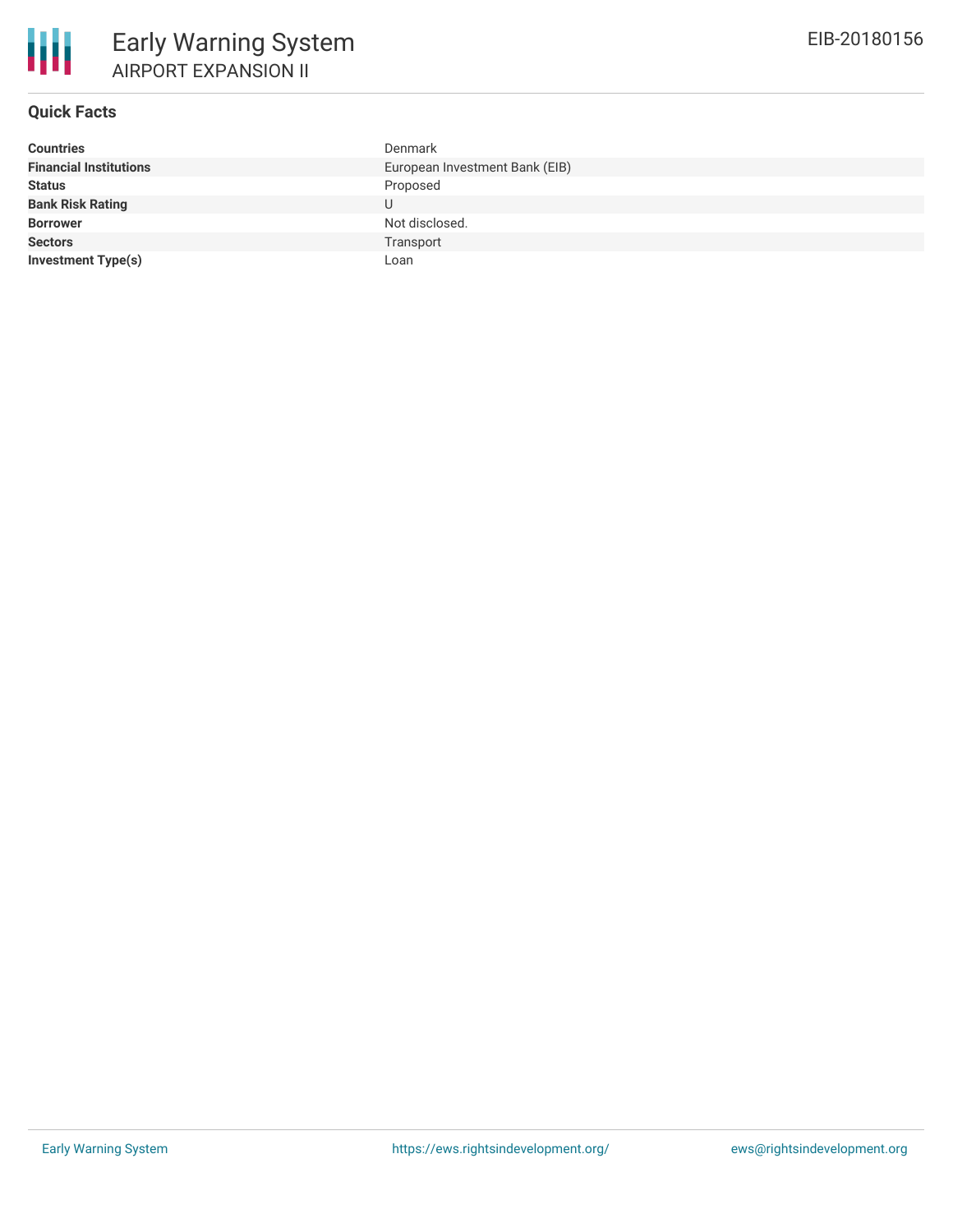

# **Project Description**

The project concerns the expansion of the promoter's airport to cater for future growth in air traffic and to enhance passenger service standards and operational efficiency. It is the subsequent phase of the 2016 project financed by the Bank. It involves providing additional passenger processing capacity in Terminals 1 and 3 and the connection between Terminals 2 and 3, upgrading the baggage security standards to level 3 and increasing its capacity, adding further wide body aircraft stands and providing a range of other associated airside infrastructure.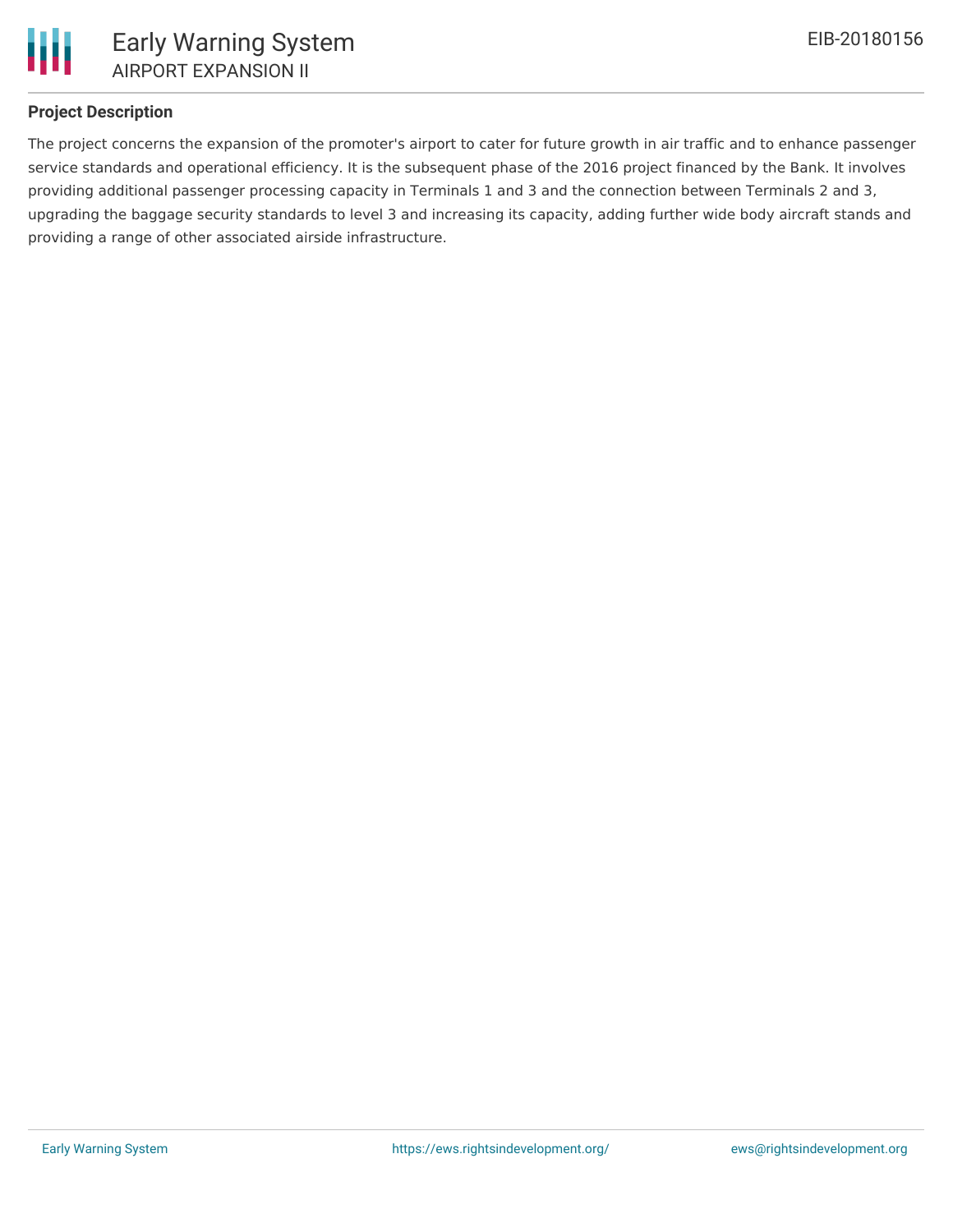### **Investment Description**

European Investment Bank (EIB)